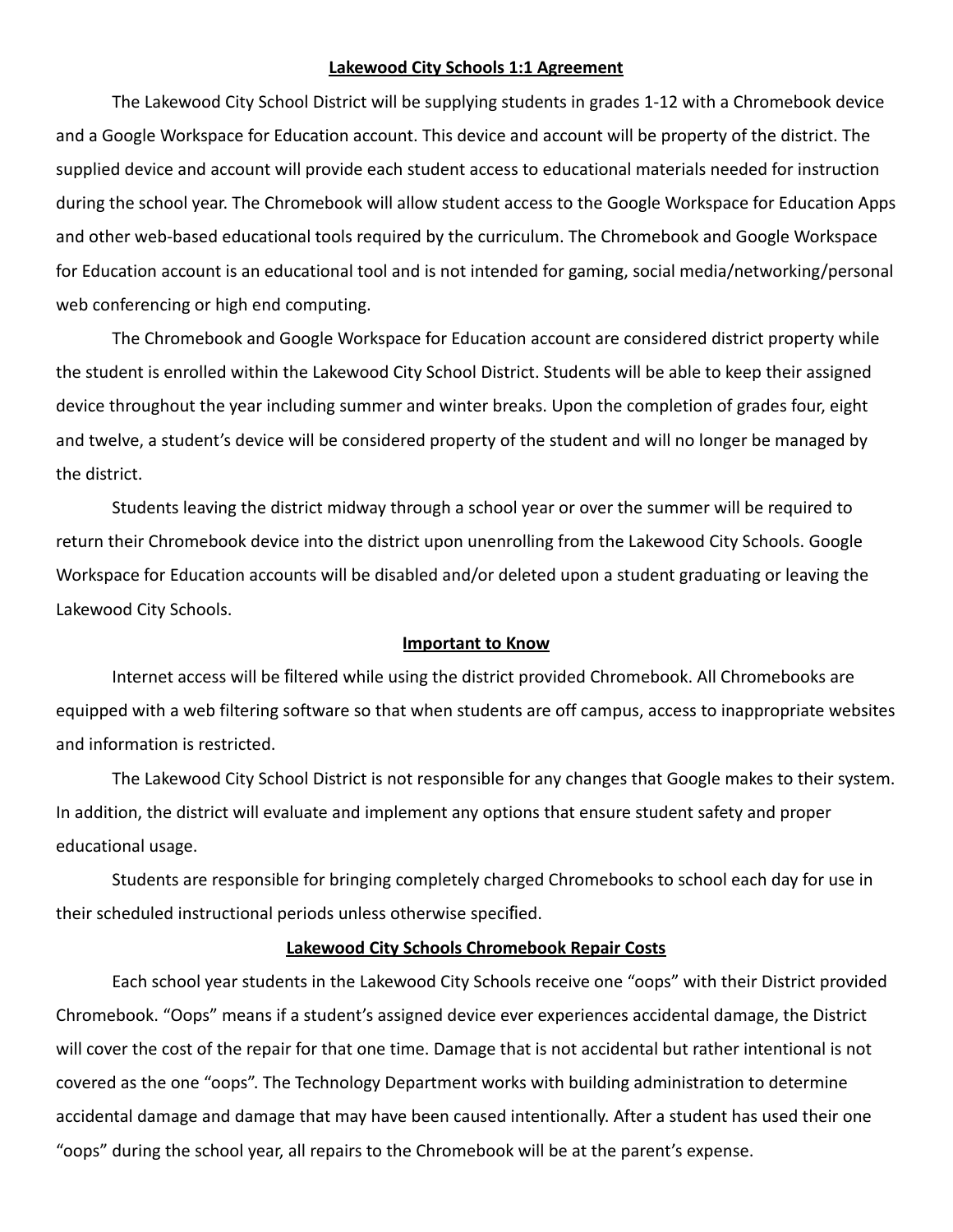In terms of school year, the Technology Department tracks repairs to student devices from the first day of summer break until the last day of the school year. The cycle then resets itself on the first day of the next summer break.

Students will not be charged for faulty equipment after use of their one "oops".

| <b>Repair Costs for District Supplied Chromebooks</b> |          |
|-------------------------------------------------------|----------|
| <b>Total Replacement of Device</b>                    | \$200.00 |
| Motherboard                                           | \$100.00 |
| <b>Replacement Charger</b>                            | \$35.00  |
| <b>Replacement Chromebook Bag</b>                     | \$25.00  |
| <b>Replacement Protective Case</b>                    | \$25.00  |
| <b>Replacement Screen</b>                             | \$40.00  |
| <b>Replacement Keyboard</b>                           | \$35.00  |
| <b>Replacement Hinges</b>                             | \$15.00  |
| <b>Replacement LCD Bezel</b>                          | \$15.00  |
| <b>Replacement Bottom Outer Shell</b>                 | \$15.00  |
| <b>Replacement Top Outer Shell</b>                    | \$20.00  |